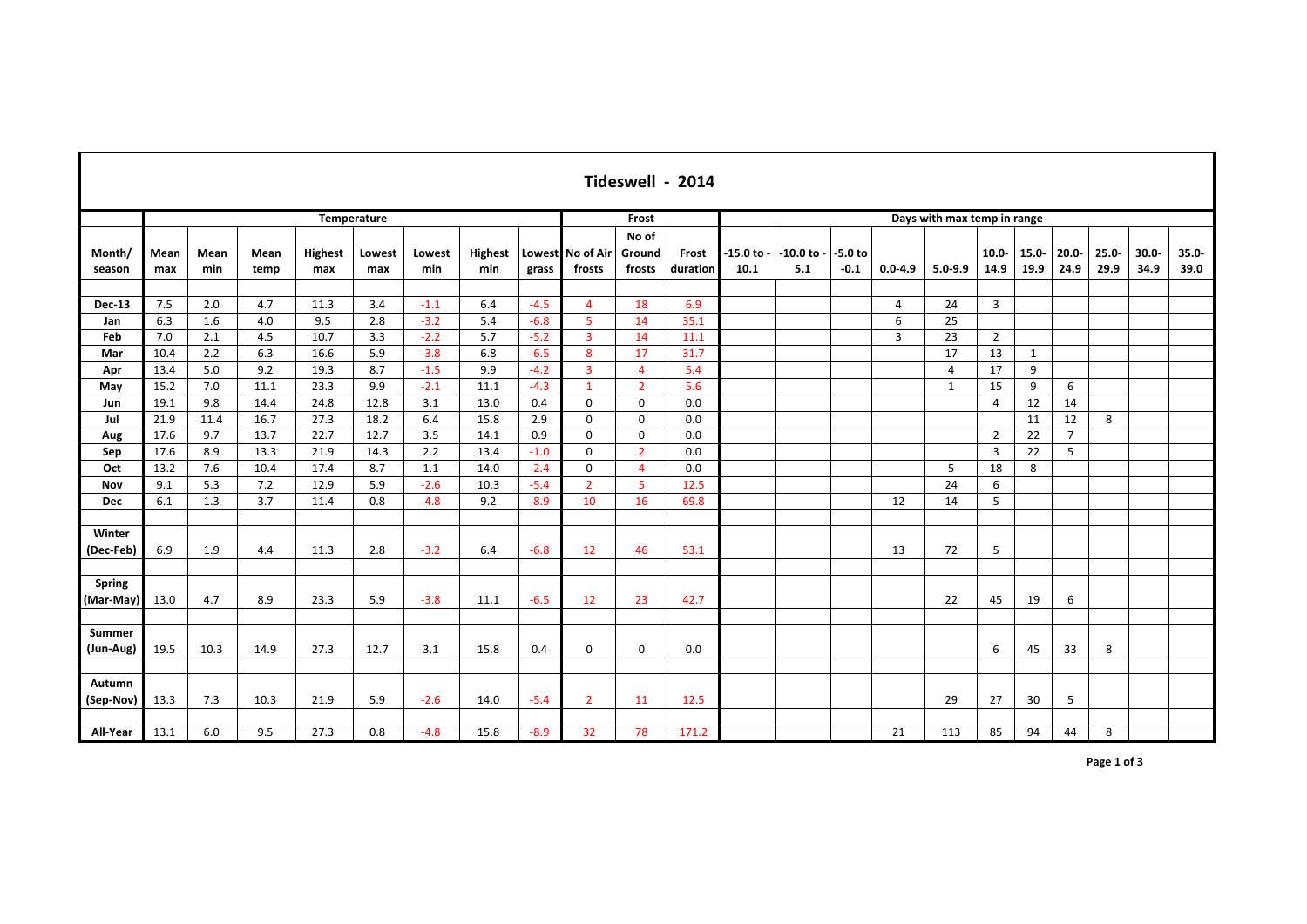|                                | Tideswell - 2014         |                       |                                               |                                           |                |                           |                          |                       |              |                        |                        |                |                |              |                |  |
|--------------------------------|--------------------------|-----------------------|-----------------------------------------------|-------------------------------------------|----------------|---------------------------|--------------------------|-----------------------|--------------|------------------------|------------------------|----------------|----------------|--------------|----------------|--|
| Rain                           |                          |                       |                                               |                                           |                |                           | Snow                     |                       |              | <b>Sunshine</b>        |                        | Pressure       | Days with      |              |                |  |
| Month/<br>season               | <b>Total</b><br>rainfall | Wettest<br>$(09-09z)$ | Rain days<br>(0.2 <sub>mm</sub> )<br>or more) | Wet days<br>(1.0 <sub>mm</sub> )<br>more) | <b>Falling</b> | $50%+$<br>lying at<br>09z | <b>Deepest</b><br>at 09z | Eden<br>snow<br>index | <b>Total</b> | <b>Sunniest</b><br>day | Days<br>with<br>no sun | Mean at<br>09z | <b>Thunder</b> | Hail         | Fog at<br>09z  |  |
| Dec-13                         | 113.2                    | 21.5                  | 22                                            | 17                                        | 6              | 3                         | $\overline{2}$           | 4                     | 44.8         | 4.9                    | 9                      | 1010.7         | 0              | $\mathbf{1}$ | $\overline{2}$ |  |
| Jan                            | 196.4                    | 15.1                  | 31                                            | 28                                        | 11             | $\mathbf{1}$              | $\overline{2}$           | $\overline{2}$        | 32.6         | 5.6                    | 8                      | 998.4          | $\overline{2}$ | 3            | $\mathbf{1}$   |  |
| Feb                            | 143.6                    | 22.2                  | 24                                            | 19                                        | 9              | $\overline{2}$            | $\overline{2}$           | $\overline{2}$        | 58.2         | 6.1                    | $\overline{7}$         | 993.5          | 0              | 4            | $\mathbf{1}$   |  |
| Mar                            | 66.5                     | 10.4                  | 15                                            | 13                                        | 6              |                           |                          |                       | 96.6         | 10.0                   | 5                      | 1014.6         | $\Omega$       | 4            | $\overline{2}$ |  |
| Apr                            | 67.2                     | 16.8                  | 16                                            | 10                                        | $\mathbf{1}$   |                           |                          |                       | 82.2         | 12.1                   | 6                      | 1014.2         | 0              | $\mathbf 1$  | $\mathbf{1}$   |  |
| May                            | 150.9                    | 26.5                  | 21                                            | 19                                        |                |                           |                          |                       | 99.9         | 13.2                   | 6                      | 1013.8         | $\Omega$       | $\Omega$     | $\mathbf{1}$   |  |
| Jun                            | 48.4                     | 12.9                  | 14                                            | 9                                         |                |                           |                          |                       | 122.4        | 12.4                   | 4                      | 1018.7         | $\overline{2}$ | 0            | $\mathbf 0$    |  |
| Jul                            | 50.3                     | 14.5                  | 10                                            | $\overline{7}$                            |                |                           |                          |                       | 163.7        | 12.0                   | 0                      | 1014.9         | $\overline{2}$ | $\mathbf 0$  | $\mathbf 0$    |  |
| Aug                            | 115.8                    | 18.2                  | 21                                            | 19                                        |                |                           |                          |                       | 101.0        | 8.2                    | $\overline{2}$         | 1009.3         | 3              | $\Omega$     | $\mathbf 0$    |  |
| Sep                            | 17.1                     | 6.4                   | 12                                            | 5                                         |                |                           |                          |                       | 75.9         | 7.7                    | $\overline{2}$         | 1020.0         | 0              | 0            | $\overline{2}$ |  |
| Oct                            | 113.2                    | 16.4                  | 25                                            | 17                                        |                |                           |                          |                       | 43.7         | 6.0                    | 5                      | 1010.2         | 0              | $\mathbf 0$  | $\mathbf{1}$   |  |
| Nov                            | 127.0                    | 26.2                  | 20                                            | 18                                        |                |                           |                          |                       | 41.7         | 7.1                    | 11                     | 1006.1         | 0              | 0            | $\mathbf{1}$   |  |
| <b>Dec</b>                     | 185.1                    | 25.9                  | 25                                            | 21                                        | 14             | 8                         | 23                       | 79                    | 42.6         | 5.6                    | 8                      | 1016.6         | $\mathbf{1}$   | 6            | $\mathbf 0$    |  |
| Winter<br>(Dec-Feb)            | 453.2                    | 22.2                  | 77                                            | 64                                        | 26             | 6                         | $\overline{2}$           | 8                     | 135.6        | 6.1                    | 24                     | 1000.9         | $\overline{2}$ | 8            | 4              |  |
| <b>Spring</b><br>(Mar-<br>May) | 284.6                    | 26.5                  | 52                                            | 42                                        | $\overline{7}$ |                           |                          |                       | 278.7        | 13.2                   | 17                     | 1014.2         | 0              | 5            | 4              |  |
|                                |                          |                       |                                               |                                           |                |                           |                          |                       |              |                        |                        |                |                |              |                |  |
| <b>Summer</b><br>(Jun-Aug)     | 214.5                    | 18.2                  | 45                                            | 35                                        |                |                           |                          |                       | 387.1        | 12.4                   | 6                      | 1014.3         | $\overline{7}$ | 0            | 0              |  |
| Autumn<br>(Sep-Nov)            | 257.3                    | 26.2                  | 57                                            | 40                                        |                |                           |                          |                       | 161.3        | 7.7                    | 18                     | 1012.1         | 0              | $\bf{0}$     | 4              |  |
| All-Year                       | 1281.5                   | 26.5                  | 234                                           | 185                                       | 41             | 11                        | 23                       | 83                    | 960.5        | 13.2                   | 64                     | 1010.9         | 10             | 18           | 10             |  |

 $\overline{\phantom{a}}$ 

**Page 2 of 3**